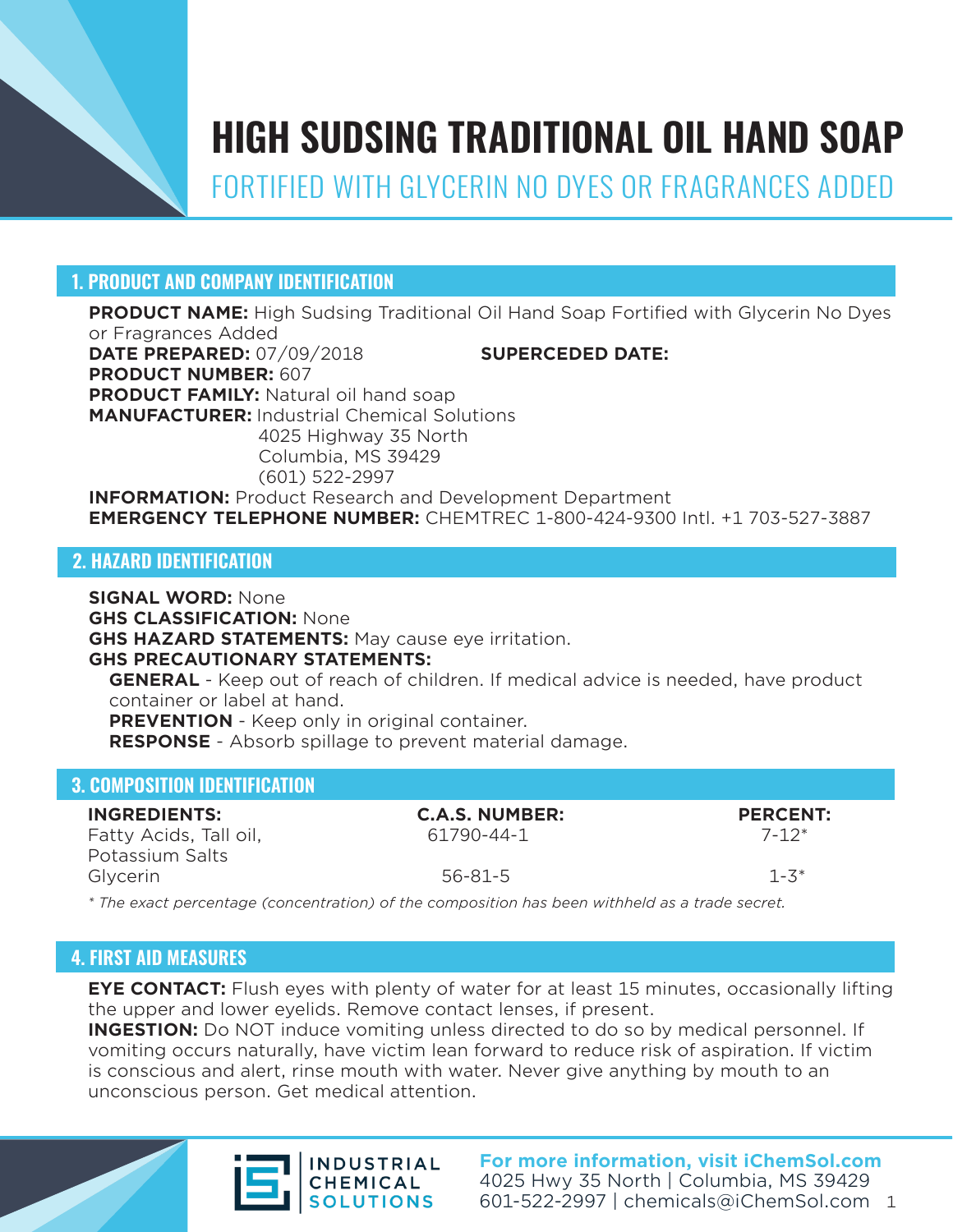PRODUCT NAME: HIGH SUDSING TRADITIONAL OIL HAND SOAP FORTIFIED WITH GLYCERIN NO DYES OR FRAGRANCES ADDED

# **5. FIRE FIGHTING MEASURES**

**FLAMMABLE PROPERTIES:** Non-flammable

**SUITABLE EXTINGUISHING MEDIA:** Flood with water for extinguishing, CO<sup>2</sup>, alcoholresistance foam

**UNSUITABLE EXTINGUISHING MEDIA:** Not established

**SPECIFIC HAZARDS ARISING FROM THE CHEMICAL:** Carbon oxides

**PROTECTIVE EQUIPMENT AND PRECAUTIONS FOR FIREFIGHTERS:** Wear approved self-contained breathing apparatus and full protective gear.

#### **6. ACCIDENTAL RELEASE MEASURES**

**PERSONAL PRECAUTIONS:** Avoid contact with eyes. Do NOT breathe mist. **ENVIRONMENTAL PRECAUTIONS:** None known **METHODS FOR CONTAINMENT AND CLEAN-UP:** Absorb with inert materials and place into appropriate containers for disposal.

#### **7. HANDLING AND STORAGE**

**HANDLING:** Avoid contact with eyes. Avoid ingestion. Do NOT breathe mist. **STORAGE:** Store in closed container away from direct sunlight and hot climate. Avoid contact with acids, reducing agents or ammonia.

#### **8. EXPOSURE CONTROL/PERSONAL PROTECTION**

**THRESHOLD LIMIT VALUE (TLV):** Use with proper ventilation. Avoid breathing mist. **ENGINEERING CONTROLS:** N/A **EYE/FACE PROTECTION:** Avoid contact with eyes.

### **9. PHYSICAL AND CHEMICAL PROPERTIES**

**PHYSICAL STATE:** Liquid **VISCOSITY:** Under normal temperatures viscosity is adequate. **APPEARANCE:** Natural amber **RELATIVE DENSITY:** 8.60 lbs/gal **SPECIFIC GRAVITY:** 1.03 **SOLUBILITY:** Soluble

**FREEZING POINT:** Not established **PH:** 9.0 – 10.0 **EVAPORATION RATE:** Not established **FLASH POINT:** None **LOWER FLAMMABILITY/EXPLOSIVE LIMIT: None known UPPER FLAMMABLE/EXPLOSIVE LIMIT:** None known **AUTO-IGNITION TEMPERATURE:** None known

### **10. STABILITY AND REACTIVITY**

**CHEMICAL STABILITY:** Stable at room temperature and under normal conditions. **CONDITIONS TO AVOID:** Extremes of temperature, light exposure, decreases in pH **INCOMPATIBLE MATERIALS:** Avoid contact with acids, reducing agents or ammonia **HAZARDOUS DECOMPOSITION PRODUCTS:** Will not occur

#### **11. TOXICOLOGICAL INFORMATION**

**EYE IRRITATION/CORROSION:** Slight irritation may occur. **INGESTION:** Specific data not available.

**INHALATION:** No adverse effects are anticipated from inhalation. Avoid breathing mist. **SKIN:** Non-irritating under normal circumstances.